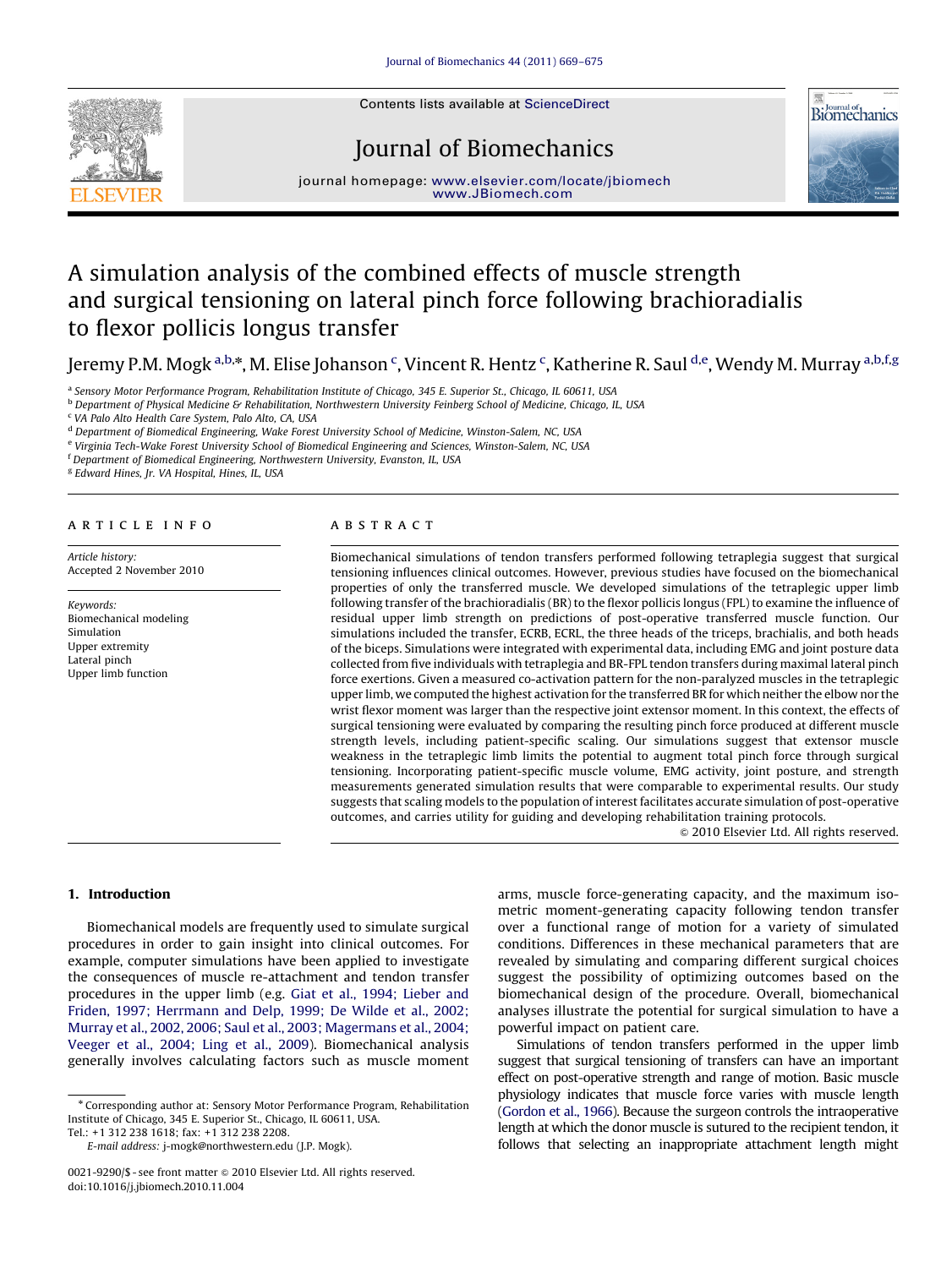compromise the surgical outcome. For example, the brachioradialis (BR) is often used to restore voluntary hand or wrist function to individuals with cervical spinal cord injury. Previous biomechanical simulations of the BR to flexor pollicis longus (FPL) transfer to restore pinch strength indicated that surgical attachment length impacts the posture in which the transferred BR muscle can generate maximum force ([Murray et al., 2006\)](#page-6-0). Similar simulations of the BR to extensor carpi radialis brevis (ECRB) transfer suggested that tensioning dictates the active and passive ranges of wrist motion for a given elbow posture ([Murray et al., 2002\)](#page-6-0). In general, both simulation (e.g. [Lieber and Friden, 1997](#page-6-0)) and experimental studies (e.g. [Kreulen and Smeulders, 2008\)](#page-6-0) advocate surgical decision-making that optimizes biomechanical output of a transferred muscle as a means to improve tendon transfer outcomes.

One limitation to our current understanding is that the focus has been primarily on the biomechanical properties of a single muscle in the limb: the transferred muscle. One reason for this focus is the limited number of quantitative studies characterizing upper limb strength and function in impaired populations, particularly following tendon transfer. One relatively well-studied outcome is the postoperative performance of the BR-FPL transfer, a procedure that restores lateral pinch function following cervical spinal cord injury (e.g.[Waters et al., 1985; Brys andWaters, 1987; Johanson et al., 2006\)](#page-6-0). Experimental data indicate that subjectswith BR-FPL tendon transfers achieve significantly lower activation of the transferred BR during maximum effort for lateral pinch than elbow flexion, with a more pronounced deficit in patients with weak elbow extensors [\(Johanson](#page-6-0) [et al., 2006\)](#page-6-0). Moreover, BR-FPL pinch force increases when the elbow is externally stabilized [\(Brys and Waters, 1987; Johanson](#page-5-0) [et al., 2006\)](#page-5-0), and following surgery to improve elbow extension strength [\(Freehafer et al., 1988; Waters et al., 1990\)](#page-6-0). These experimental findings contrast with common assumptions in biomechanical analyses of tendon transfers, including that antagonist muscles have sufficient strength to balance and stabilize proximal joints, and that the transferred muscle can be maximally activated post-operatively.

We developed biomechanical simulations of the tetraplegic upper limb following BR-FPL transfer to examine the influence of upper limb strength on predictions of post-operative BR muscle function. Specifically, the purpose was to investigate the combined effects of varying (i) residual muscle strength in the tetraplegic limb and (ii) surgical attachment length on BR activation and lateral pinch force. Additionally, we evaluated the effectiveness of the surgical simulations to predict post-operative lateral pinch forces produced by subjects with BR-FPL tendon transfers.

### 2. Methods

To evaluate the influence of residual muscle strength in the tetraplegic upper limb on post-operative function of the BR-FPL tendon transfer under different

#### Table 1

Subject characteristics<sup>a</sup>.

surgical tensioning conditions, we integrated biomechanical simulations with experimental data collected from five individuals with tetraplegia and BR-FPL tendon transfers (Table 1) during maximal lateral pinch force exertions. An existing model of the non-impaired upper limb ([Holzbaur et al., 2005\)](#page-6-0) was augmented to incorporate the BR-FPL transfer ([Murray et al., 2006](#page-6-0)) and to enable pinch force calculation ([Goehler and Murray, 2010](#page-6-0)). In addition to the transferred BR muscle, our simulations included eight muscles that often remain under voluntary control following cervical SCI: two wrist extensors (extensor carpi radialis brevis, ECRB, and longus, ECRL), three elbow extensors (all three heads of the triceps, TRI), and three elbow flexors (brachialis, BRA, and both heads of the biceps, BIC). The remaining muscles crossing the wrist and elbow were ''paralyzed'' by setting their active forcegenerating capacity to zero. Electrogoniometer and electromyographic (EMG) data describing upper limb posture and activation of the ECRB, BIC, and TRI during lateral pinch served as inputs to the simulations. Each simulation computed the highest BR activation for which neither the elbow nor the wrist flexor moment was larger than the respective joint extensor moment based on the measured co-activation pattern. Simulations were repeated at different strength levels and attachment lengths, as described later. Factors characterizing isometric strength in the upper limb were also quantified from each subject to allow subject-specific scaling of individual simulations [\(Table 2\)](#page-2-0). For each simulation, EMG and force data describing the activity of the transferred brachioradialis and the subject's resulting pinch strength were used to evaluate how accurately the simulations replicated the experimental measurements.

#### 2.1. Experimental data

Similar to the protocol described by [Johanson et al. \(2006\)](#page-6-0), subjects were seated in their wheelchairs, and positioned with their shoulder abducted  $(90)$  and transversely flexed  $(30^{\circ})$ . Subjects were instructed to maintain a fixed elbow position while generating the maximum pinch force possible. Their ability to maintain the test posture was monitored during each pinch force exertion, as described below. Muscle activation was recorded using fine-wire electrodes inserted into the BR and ECRB muscles, as well as surface electrodes placed over the BIC and TRI muscle groups. EMG data were bandpass-filtered (10–1000 Hz; Motion Lab Systems, Inc., Baton Rouge, LA) and sampled at 2000 Hz, and the root mean square (RMS) of each signal was calculated. The RMS-EMG signals from each muscle were normalized to peak activity, as determined from maximum voluntary contractions. The posture maintained during each pinch force exertion was recorded. Electrogoniometers (Biometrics Ltd., Ladysmith, VA) were attached to record elbow, wrist, and thumb metacarpophalangeal (MCP) joint angles. Prior to use in trial-specific simulations, these data were averaged over a 500 ms window, centered about the peak lateral pinch force value.

The isometric moments produced during maximum effort wrist extension, elbow flexion, and elbow extension were measured using a 6-axis force sensor (ATI Industrial Automation, Apex, NC). A custom cuff was worn to create a point of contact with the force sensor. Joint moment was calculated as the product of the force generated and the distance measured between the point of contact and the joint being tested. For wrist extension, the cuff was worn on the dorsum of the hand, and the distance to the radial styloid was measured. For elbow flexion and extension, the cuff was worn at the wrist and the distance to the lateral epicondyle was measured.

Muscle volume of the transferred BR was measured from each subject via magnetic resonance imaging (MRI) using methods described in detail by [Holzbaur](#page-6-0) [et al. \(2007a\).](#page-6-0) Briefly, the arm containing the transferred BR was scanned using a 1.5 T MRI scanner (GE Healthcare, Milwaukee, WI). The boundaries of the BR muscle were identified and manually outlined on the axial images. To calculate muscle volume, a three-dimensional polygonal surface of the muscle was constructed from the identified muscle boundaries (3D-Doctor, Able Software Corp., Lexington, MA).

| Patient #             | Age at<br>testing | Injury level                      | International<br>classification <sup>b</sup> | Time post-<br>injury | Time post-<br>surgery  | Other tendon transfers?                                                                        |
|-----------------------|-------------------|-----------------------------------|----------------------------------------------|----------------------|------------------------|------------------------------------------------------------------------------------------------|
| p1<br>p2 <sup>c</sup> | 37<br>56          | C7, complete<br>C6-C7, incomplete | $OC11-4$                                     | 4v, 3mo<br>24 v      | l v. 5 mo<br>22v       | ECRL-FDP, and opponensplasty                                                                   |
| p3                    | 57                | C4-C7, complete                   | $OCu-5$                                      | 33 v, 6 mo           | 17 y, 2 mo             | ECRL-FDP, and Zancolli lasso                                                                   |
| p4<br>p5              | 29<br>50          | C6, complete<br>C6-C7, complete   | $OCu-5$<br>OCu-5                             | 3v, 8mo<br>4 v       | l y, 2 mo<br>l y, 2 mo | ECRL-FDP, split FPL-EPL, and CMC joint fusion<br>ECRL-FDP, split FPL-EPL, and CMC joint fusion |

<sup>a</sup> All subjects in this study were male.

**b** The International Classification of Surgery of the Hand in Tetraplegia (ICSHT) was devised to categorize patients according to the sensory and motor characteristics of the upper limb ([McDowell et al., 1986](#page-6-0)). This scheme characterizes limb sensibility as ocular (O, possessing visual afferent feedback) and/or cutaneous (Cu, having a minimum twopoint discrimination of 10 mm within the thumb and index finger pulp). Patients are also categorized by the number of muscles below the elbow with at least Grade 4 strength (i.e. strength is reduced but muscle contraction can move the joint against resistance).

<sup>c</sup> Details for this individual's International Classification, and whether he had any other transfer surgeries are unknown since his surgery was performed at a different facility than where the testing occurred.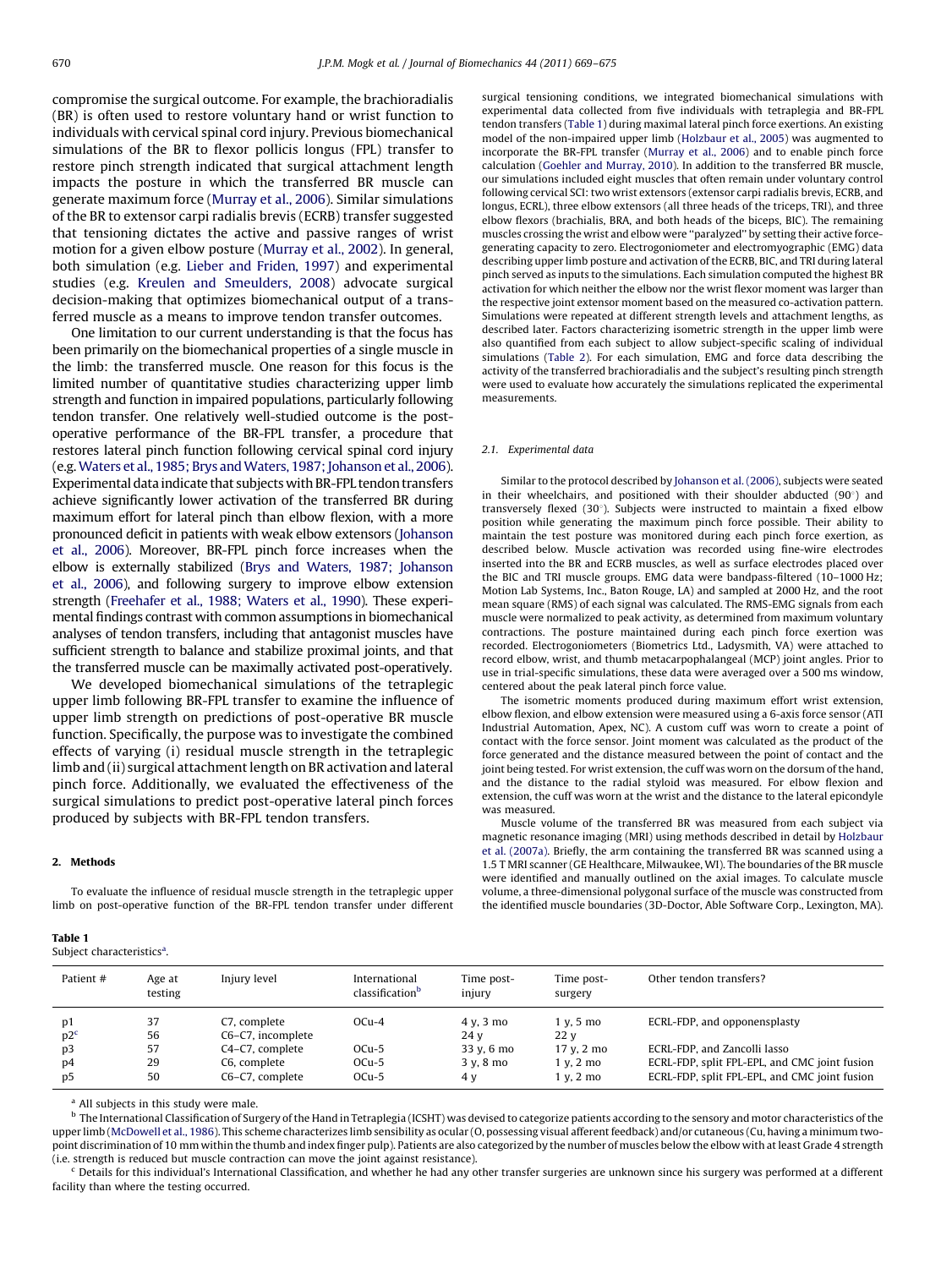<span id="page-2-0"></span>

| Table 2 |                                          |  |
|---------|------------------------------------------|--|
|         | Summary of experimentally measured data. |  |

| Patient<br>#                                       | BR volume<br>$\rm (cm^3)^a$          | Elbow<br>flexion<br>$(N \cdot m)^a$  | Elbow<br>extension<br>$(N \cdot m)^a$ | Wrist<br>extension<br>$(N \cdot m)^a$ | $#$ of<br>pinch force<br>trials <sup>b</sup> | BIC<br>activation <sup>c</sup> | TRI<br>activation <sup>c</sup>                                                               | <b>ECRB</b><br>activation <sup>c</sup>                                                                                                       | <b>BR</b><br>activation <sup>d</sup>                                                                                                            | Pinch force<br>$(N)^d$ |
|----------------------------------------------------|--------------------------------------|--------------------------------------|---------------------------------------|---------------------------------------|----------------------------------------------|--------------------------------|----------------------------------------------------------------------------------------------|----------------------------------------------------------------------------------------------------------------------------------------------|-------------------------------------------------------------------------------------------------------------------------------------------------|------------------------|
| p1<br>p2<br>p <sub>3</sub><br>p4<br>p <sub>5</sub> | 85.5<br>62.2<br>69.4<br>58.4<br>63.2 | 38.6<br>34.7<br>31.5<br>31.5<br>28.4 | 28.0<br>17.6<br>19.2<br>14.7<br>22.0  | 3.4<br>7.7<br>2.6<br>4.7<br>2.3       |                                              |                                | $0.536(0.036)$ $0.832(0.011)$ $0.540(0.007)$<br>$0.357(0.066)$ $0.340(0.030)$ $0.666(0.071)$ | $0.274(0.022)$ $0.518(0.009)$ $0.979(0.036)$<br>$0.175(0.013)$ $0.762(0.036)$ $0.052(0.030)$<br>$0.269(0.160)$ $0.686(0.038)$ $0.743(0.021)$ | $0.371(0.015)$ 35.4 (2.0)<br>$0.276(0.026)$ 22.7 $(0.5)$<br>$0.393(0.045)$ 22.4 (1.3)<br>$0.542(0.021)$ 20.9 (2.6)<br>$0.408(0.030)$ 11.7 (1.2) |                        |

<sup>a</sup> BR muscle volume and joint strength data were used to scale muscle strength for each of the patient-specific strength models.

 $^{\rm b}$  Simulations were performed using trial-specific data, but the values presented in the proceeding columns indicate the mean ( $\pm$  SD) of the measured data across trials for each subject that was simulated.

 $\epsilon$  Measured co-activation patterns of the BIC, TRI, and ECRB were used to drive simulations.

<sup>d</sup> Measured BR activation and pinch force magnitude were compared to simulation outputs to evaluate performance.



Fig. 1. Goniometric data for the elbow, wrist, and thumb MCP joints were used to constrain the solutions to measured postures. The shoulder was abducted 90° and flexed 30° in the transverse plane, based on the experimental test configuration [\(Johanson et al., 2006](#page-6-0)). Note that all simulations reflected relatively extended wrist and elbow postures, based on the average postures measured from the five individuals during maximal lateral pinch force efforts.

#### 2.2. Computer simulations

Following transfer to the FPL, brachioradialis acts to flex the elbow, wrist, and thumb joints during lateral pinch effort. Each simulation computed the highest BR activation ( $act^{BR}$ ) for which neither the elbow nor the wrist flexor moment was larger than the respective joint extensor moment based on the measured coactivation pattern. That is,

$$
M_{BR-FPL}^{elbow} + M_{BIC}^{elbow} + M_{BRA}^{elbow} + M_{ECRB}^{elbow} + M_{ECRL}^{elbow} + M_{passive}^{elbow} \le M_{TRI}^{elbow}
$$
 (1)

$$
M_{BR-FPL}^{wrist} + M_{passive}^{wrist} \le M_{ECRB}^{wrist} + M_{ECRL}^{wrist} \tag{2}
$$

where  $M_{muscle}^{joint}$  is the moment produced by a given muscle about the specified joint, and  $M_{passive}^{joint}$  includes posture-dependent inertial moments and passive moments produced by the paralyzed muscles. Thus,  $act^{BR}$  (ranging from 0 to 1) defines the fraction of posture-specific active BR muscle force that could be exerted without generating a net flexion moment at either joint. Joint moments were balanced about the flexion–extension axes only. The lateral pinch force produced by the transferred BR was estimated by transforming the muscle force produced by the BR-FPL transfer, based on the calculated activation level, to the endpoint force at the thumb-tip [\(Goehler and Murray, 2010](#page-6-0)).

To solve the moment balance equations, we developed a program in MATLAB (The MathWorks, Inc., Natick, MA) in which experimentally recorded joint angles and EMG co-activation patterns for the BIC, TRI, ECRB served as inputs, and  $act^{BR}$  and lateral pinch force were outputs. For a given simulation, normalized EMG data recorded from the BIC, TRI, and ECRB were used to define the activation levels of the modeled elbow flexors, as well as elbow and wrist extensors, respectively (Table 2). The moment arms, musculotendon lengths, active and passive isometric force- and moment-generating properties of the BR-FPL transfer and the upper limb muscles were defined as described previously ([Holzbaur et al., 2005; Murray et al., 2006\)](#page-6-0), except for the tendon stress–strain relationships defined for the ECRB and ECRL, which were adapted using experimentally determined biomechanical tendon properties [\(Loren and Lieber, 1995](#page-6-0)). We incorporated passive properties for the transferred BR muscle as determined in vivo by [Lieber et al. \(2005\),](#page-6-0) with passive force initiated at optimal fiber length ( $\ell_o^{\mathsf{M}}$ ). Activation-dependent scaling of  $\ell_o^{\mathsf{M}}$ , and

fiber length-dependent changes in pennation angle, were incorporated for all active muscles (c.f. [Lloyd and Besier, 2003\)](#page-6-0). Joint postures were constrained to measured elbow, wrist and thumb metacarpophalangeal (MCP) joint postures, and the fingers loosely flexed (Fig. 1).

For each subject, simulations were repeated for two different strength levels (''non-impaired'' and ''patient-specific''), at each of two tendon attachment lengths, for each experimental trial (4 simulations were performed for each of the 14 trials of experimental data). ''Non-impaired strength'' assumed healthy muscle volumes [\(Holzbaur et al., 2007a](#page-6-0)), and thus force- and moment-generating capacity, in the tetraplegic upper limb. ''Patient-specific strength'' adjusted the maximum isometric muscle force- and moment-generating capacity in the model to represent individual subjects using a combination of the patient-specific wrist and elbow torque measurements and BR volume data measured via MRI. Patient-specific strength models used individually imaged BR muscle volume  $(vol^{BR})$  to calculate peak isometric BR muscle force  $(F_0^{BR})$  according to:

$$
F_o^{BR} = \frac{\text{vol}^{BR}}{\ell_o^{BR}} \sigma \tag{3}
$$

where  $\ell_o^{BR}$  is the optimal BR fiber length from the model and  $\sigma$  the specific muscle tension used for all muscles (50.8  $N/cm<sup>2</sup>$ ). Specific muscle tension was calculated from previous studies, by identifying the best fit between the average muscle volume data for 5 healthy young males ([Holzbaur et al., 2007a](#page-6-0)), and joint moments measured from the same 5 individuals [\(Holzbaur et al., 2007b\)](#page-6-0). Maximum isometric muscle force  $(F_o^M)$  for the remaining eight muscles was scaled from non-impaired values based on posture-specific wrist and elbow strength measured from each individual with tetraplegia and the BR-FPL transfer ([Fig. 2](#page-3-0)). The maximum isometric muscle forces used for each simulated strength condition, expressed as a proportion of the non-impaired model, are summarized in [Table 3.](#page-3-0)

We simulated two surgical attachment lengths by adjusting the modeled BR-FPL tendon slack length to place the transferred  $BR(i)$  at its natural in situ length for the transfer posture (termed ''resting'' tension), and (ii) at 80% of in situ length (''loose'' tension) [\(Murray et al., 2006\)](#page-6-0).

Repeated measures ANOVAs and post-hoc comparisons were performed to evaluate the effects of modeled strength (non-impaired, and patient-specific strength) and surgical tensioning (loose and resting) on  $act^{BR}$  and lateral pinch force magnitude. Significance was set at  $p=0.01$ . Root mean square error (RMSE)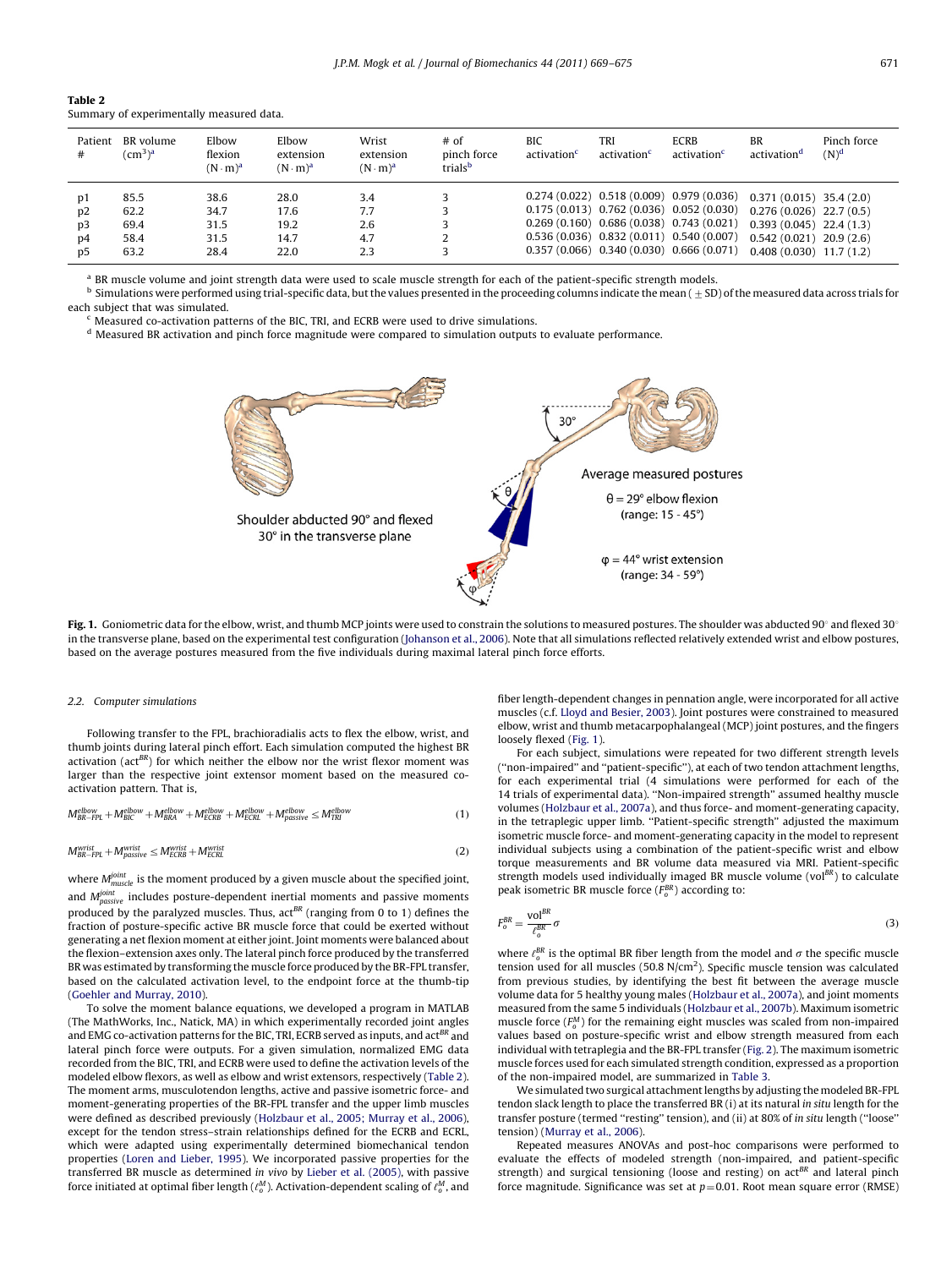<span id="page-3-0"></span>measured joint  
\nstrength (N-m) (relative to non-impaired strength) muscle proportions  
\nstrength (N-m) (relative to non-impaired strength) muscle proportions  
\n1. 
$$
EE_{\text{SCI}} = \text{elbow extension}
$$
  $\left\{\begin{array}{c}\nEE_{\text{N}} = M_{\text{TR11}} + M_{\text{TR12}} + M_{\text{TR13}} \\
EE_{\text{ratio}} = EE_{\text{SCI}} / EE_{\text{N}} \\
TE_{\text{ratio}} = EE_{\text{SCI}} / EE_{\text{N}}\n\end{array}\right\}$   $\begin{array}{c}\nTR11_{\text{SCI}} = TR11_{\text{N}} \times EE_{\text{ratio}} \\
TR12_{\text{SCI}} = TR12_{\text{N}} \times EE_{\text{ratio}} \\
TR13_{\text{SCI}} = TR12_{\text{N}} \times EE_{\text{ratio}} \\
TR13_{\text{SCI}} = TR13_{\text{N}} \times EE_{\text{ratio}} \\
TE_{\text{ratio}} = WE_{\text{NCI}} / WE_{\text{N}}\n\end{array}$   $\begin{array}{c}\nBE_{\text{ratio}} = \text{KCRB}_{\text{SCI}} - \text{ERB}_{\text{N}} \times WE_{\text{ratio}} \\
E = \text{KCRB}_{\text{SCI}} - \text{ECRB}_{\text{N}} \times WE_{\text{ratio}} \\
E = \text{KCRB}_{\text{SCI}} - \text{KBR}_{\text{N}}\n\end{array}$   $\begin{array}{c}\nBE1_{\text{SCI}} = ECR_{\text{N}} \times WE_{\text{ratio}} \\
BE2_{\text{SCI}} = ECR_{\text{N}} \times EF_{\text{ratio}} \\
BE3_{\text{SCI}} = eIBox_{\text{N}} \times EF_{\text{ratio}} \\
BE4_{\text{SCI}} = \text{BRB}_{\text{N}} \times EF_{\text{ratio}} \\
BE5_{\text{SCI}} = BR_{\text{N}} / I_{\text{N}}\n\end{array}$ 

Fig. 2. Schematic of the process followed to compute muscle forces for each of the personalized patient-specific strength models. Strength ratios were calculated for each patient, relative to the non-impaired (NI) strength model, and used to scale the maximum isometric force of (1) the three heads of the triceps (TRI1, TRI2, and TRI3), (2) the two wrist extensors (ECRB and ECRL), and (3) the two heads of the biceps (BIC1 and BIC2) and brachialis (BRA) muscles. Strength was computed as the sum of posture-specific muscle moments (M) generated by each muscle group, assuming full agonist muscle activation, and zero antagonist co-activation. Note the elbow flexors were scaled based on a combination of measured joint strength and imaged volume of the BR muscle.

Table 3

Summary of the relative maximum muscle force proportions of the non-paralyzed arm muscles used in the tetraplegic upper limb model.

| Modeled<br>strength             | Non-paralyzed muscles included in the tetraplegic upper<br>limb model |                             |                      |                         |  |  |  |
|---------------------------------|-----------------------------------------------------------------------|-----------------------------|----------------------|-------------------------|--|--|--|
|                                 | BR-FPL                                                                | BIC (both heads)<br>and BRA | TRI (all 3<br>heads) | <b>ECRB</b><br>and ECRL |  |  |  |
| Non-impaired                    | 1                                                                     | 1                           | 1                    | 1                       |  |  |  |
| Patient 1                       | 0.880                                                                 | 0.602                       | 0.874                | 0.245                   |  |  |  |
| Patient 2                       | 0.601                                                                 | 0.511                       | 0.458                | 0.394                   |  |  |  |
| Patient 3                       | 0.640                                                                 | 0.566                       | 0.548                | 0.589                   |  |  |  |
| Patient 4                       | 0.714                                                                 | 0.493                       | 0.599                | 0.209                   |  |  |  |
| Patient 5                       | 0.650                                                                 | 0.443                       | 0.686                | 0.171                   |  |  |  |
| Average<br>patient <sup>a</sup> | 0.697                                                                 | 0.523                       | 0.633                | 0.322                   |  |  |  |

<sup>a</sup> Average patient strength muscle force proportions are reported to indicate the average force-generating capacity of these muscles, in the patient cohort studied, in relation to non-impaired strength muscles.

was calculated for each simulated condition to evaluate how well experimentally measured lateral pinch force and BR activation were predicted by modeled combinations of muscle strength and BR-FPL tensioning.

## 3. Results

Both the level to which the transferred brachioradialis could be activated and the lateral pinch force it produced varied with modeled muscle strength. Using each subject's experimentally recorded co-activation pattern, the simulations that incorporated non-impaired strength generally produced the highest BR activation and the largest pinch force [\(Fig. 3](#page-4-0)). Using non-impaired strength, the co-activation patterns from four of the five individuals studied supported maximum activation of the transferred BR and

comparable levels of pinch force ([Fig. 3](#page-4-0)A and C). Interestingly, the co-activation patterns from the fifth subject generated a net elbow flexion moment even when the transferred BR was not activated. Thus, these simulations predicted no BR activation (act<sup>BR</sup> = 0), and the resultant pinch forces arose from the passive BR-FPL force– length properties.When the same five sets of co-activation patterns served as inputs to simulations that incorporated patient-specific strength, we observed increased variability of BR activation and decreased pinch forces [\(Figs. 3B](#page-4-0) and D;  $p=0.0019$ ). Unlike the nonimpaired simulations, the co-activation patterns from the fifth subject supported active BR function, although BR activation was minimal ( $\sim$ 20% of maximum) in the patient-specific simulations. Excluding the unique co-activation patterns of the fifth subject, pinch forces decreased by 38.4  $\pm$  18.5% (mean  $\pm$  SD) using patientspecific strength.

The effect of surgical tensioning of the BR-FPL tendon transfer on BR activation and lateral pinch force was also highly dependent on simulated muscle strength. Loose tensioning of the BR-FPL transfer in the non-impaired strength model augmented lateral pinch force by an average of  $61.6 \pm 86.5$ % (p < 0.001; [Fig. 4](#page-4-0)A;  $101.5\pm39.5\%$  increase without the simulations for the fifth subject). The pinch force increased due to the greater active isometric force that the BR muscle could produce at the shorter fiber lengths ([Fig. 4B](#page-4-0)), combined with nearly maximal BR activation for coactivation patterns from four of five subjects ([Fig. 4C](#page-4-0)). Pinch forces remained passive for loose tensioning using the co-activation patterns of the fifth subject, but decreased to less than 2 N, since lower passive force developed at the shorter fiber length. In contrast, loose tensioning in the patient-specific strength models did not significantly alter lateral pinch force ( $p=0.19$ ), despite the identical shift in fiber length [\(Fig. 4](#page-4-0)). Pinch force did not increase in patient-specific strength models because, as with resting tensioning, the transferred BR could only be submaximally activated before generating a net flexion moment about one (or both) of the proximal joints.

The simulations that incorporated patient-specific strength generally reflected the experimental data better than the non-impaired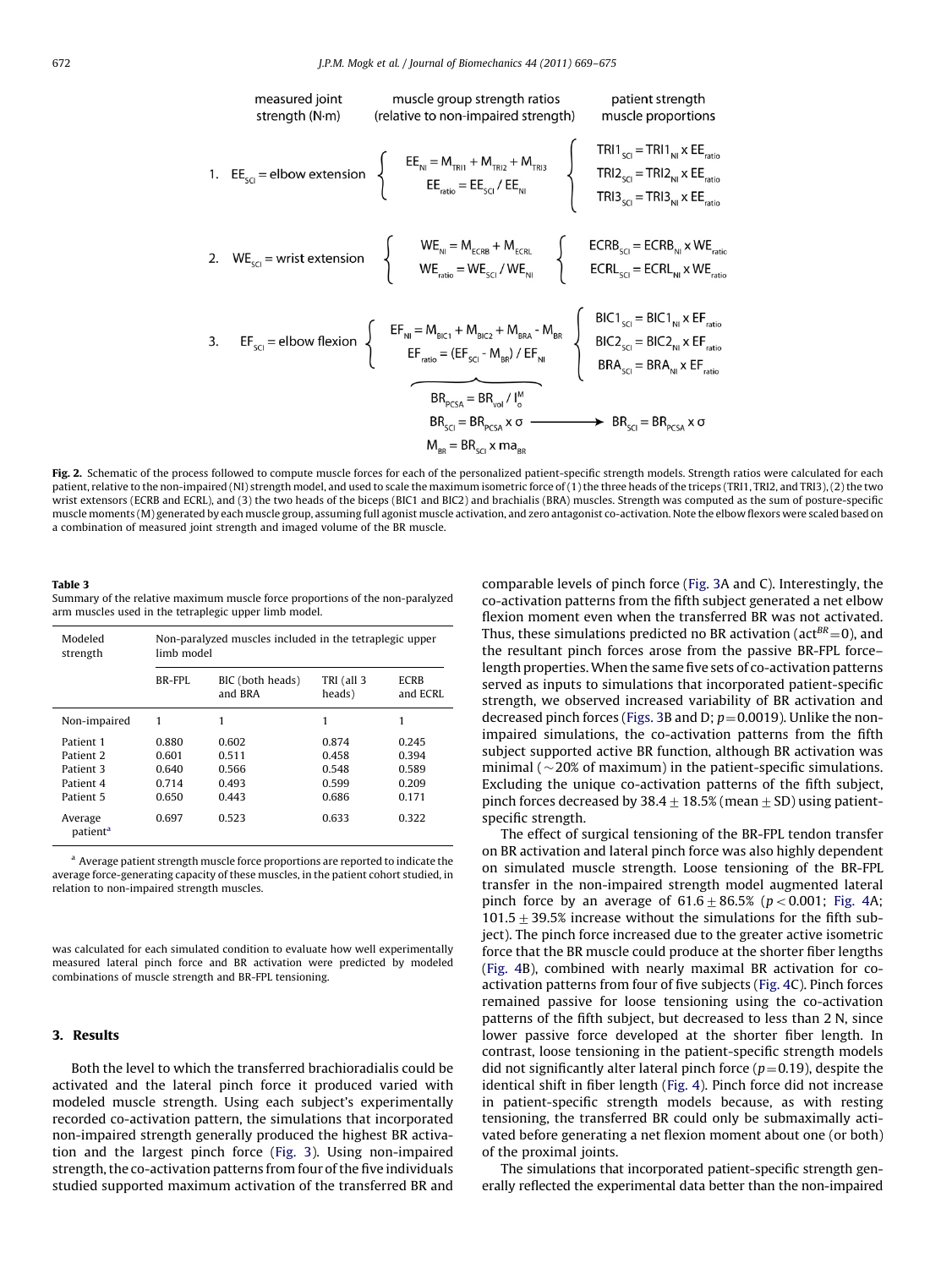<span id="page-4-0"></span>

Fig. 3. (A and B) Relative activation of the transferred BR muscle and (C and D) absolute lateral pinch force (in Newtons) predicted by simulations incorporating non-impaired, and patient-specific strength, based on the muscle co-activation patterns recorded from each patient (3 trials for four of five patients, and 2 trials for the final patient; 14 trials in total). (A) Non-impaired strength enabled maximum BR activation for co-activation patterns measured from four of five individuals studied, but zero activation for the fifth (p5), leading to (C) relatively consistent pinch force magnitudes for all but one individual, whose co-activation patterns generated a net flexion moment even without activation of the transferred BR. (B) Patient-specific strength increased variability in BR activation, and thus (D) pinch force magnitudes across subjects.  $M_{flex}$  indicates coactivation patterns, which could not support BR activation without generating a net elbow flexion moment, and thus entirely passive lateral pinch forces. All of the results presented here are for the "resting" tensioning condition.



Fig. 4. The effect of "loose" and "resting" surgical tensioning (speckled and solid bars, respectively) on (A) the predicted lateral pinch force magnitude, (B) where the transferred BR muscle would operate on the force–length relationship for the postures studied, and (C) the corresponding BR activation for each of the modeled muscle strength conditions. The broken horizontal line specifies the mean (A) pinch forces and (C) BR activation  $( \pm SD$  in light grey, 14 total trials for each condition) experimentally measured from the five individuals studied who had received the BR-FPL transfer. (B) Vertical bars indicate the range of fiber lengths for the transferred BR muscle, and the corresponding muscle force that could be generated at specific levels of BR activation, based on the postures measured during lateral pinch force efforts.

strength simulations. Overall, non-impaired strength simulations predicted significantly higher BR activation ( $p=0.0052$ ) and pinch force magnitudes ( $p=0.0063$ ) than were experimentally measured. Regardless of tensioning, the patient-specific strength simulations yielded smaller errors than the simulations involving non-impaired strength [\(Table 4](#page-5-0)).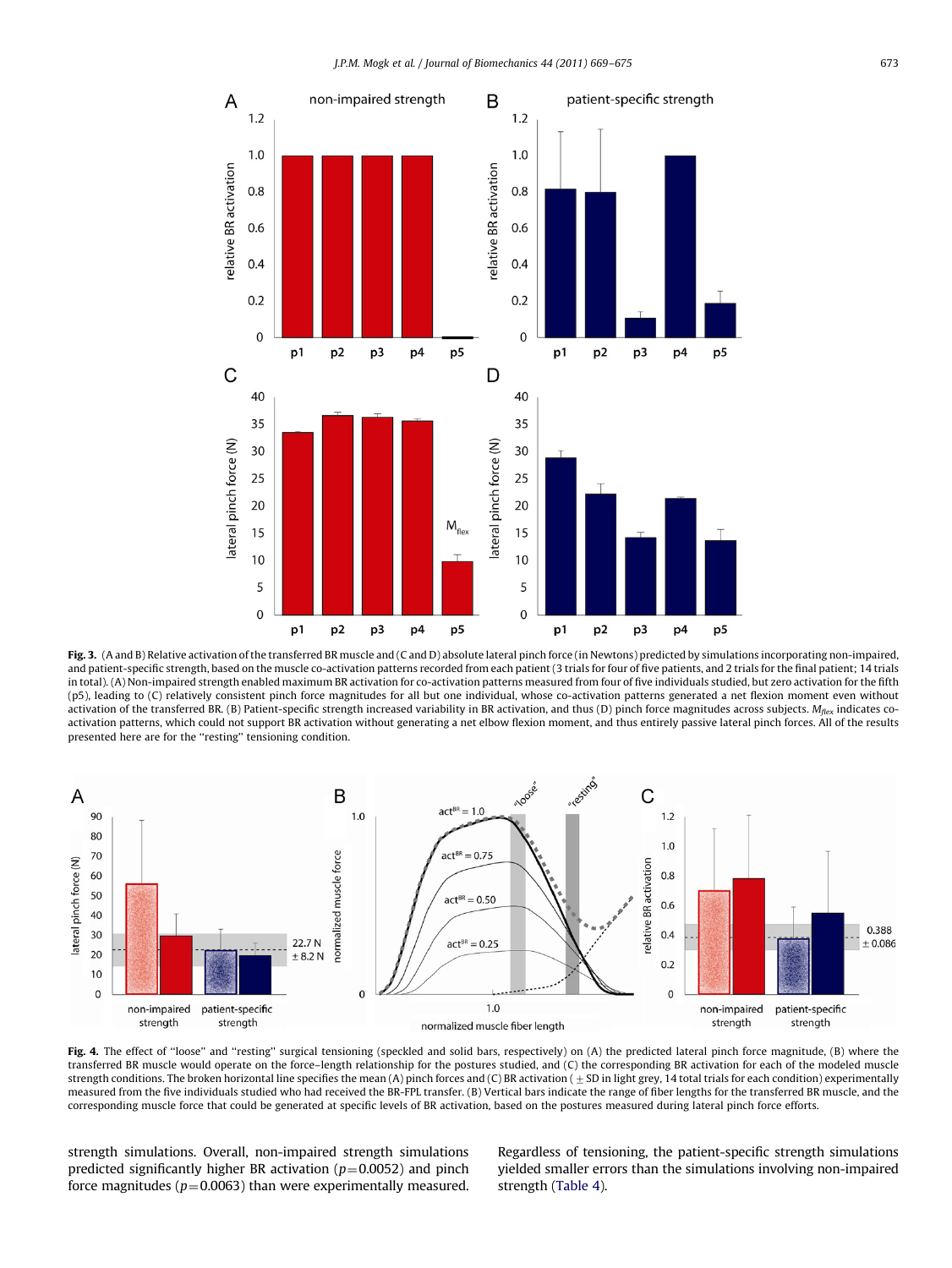#### <span id="page-5-0"></span>Table 4

Root mean square error (RMSE) calculated between simulation results and experimental data.

| Modeled muscle strength conditions                         | BR activation            |                          | Lateral pinch force (N) |                          |  |
|------------------------------------------------------------|--------------------------|--------------------------|-------------------------|--------------------------|--|
|                                                            | "loose" (80% in situ)    | "resting" (100% in situ) | "loose" (80% in situ)   | "resting" (100% in situ) |  |
| Non-impaired <sup>a</sup><br>Patient-specific <sup>b</sup> | 0.516<br>$0.189 + 0.153$ | 0.585<br>$0.417 + 0.155$ | 42.3<br>$7.4 + 5.5$     | 10.8<br>$4.2 \pm 3.1$    |  |

a A single RMSE value was calculated for each of the modeled strength levels. Consequently, a single RMSE value is presented for the simulations performed using the nonimpaired strength model.

 $b$  The average RMSE ( $+$ SD) is presented for the simulations performed using the five personalized, patient-specific strength models.

### 4. Discussion

A biomechanical model of the tetraplegic upper limb following BR-FPL transfer was used to examine how the level of residual active muscle strength in the tetraplegic limb influences postoperative function of the transferred muscle. Simulations revealed that as residual extensor muscle strength was decreased, so too was the potential to generate active pinch force using a given co-activation pattern. By incorporating patient-specific muscle weakness and imbalance into the model, the potential to enhance pinch force through surgical tensioning became restricted. Importantly, incorporating patient-specific muscle volume, EMG activity, joint posture, and strength measurements led to simulation results that were comparable to post-operatively measured BR activation and pinch force magnitude. These results demonstrate the importance of gathering data to scale models appropriately so that simulations behave in accordance with the population of interest.

Simulations indicated that, for a given coordination pattern, extensor muscle weakness restricted the level of BR activation and resultant pinch force possible. For resting tensioning, non-impaired extensor strength was sufficient to balance the wrist and elbow joints against maximum BR activation for co-activation patterns recorded from four of five individuals [\(Fig. 3](#page-4-0)). However, even with non-impaired strength, coordination patterns also existed that severely limited BR activation for lateral pinch (p5 in [Fig. 3\)](#page-4-0). Specifically, the elbow extensor activity recorded from one individual was insufficient to balance the elbow and support active pinch force, highlighting that the ability to activate and effectively coordinate the residual muscles in the tetraplegic upper limb is necessary during lateral pinch, even when subjects possess adequate strength. Weakening the model to patient-specific strength further increased the sensitivity of simulations to muscle coordination patterns, reducing BR activation and pinch force uniquely for the co-activation patterns adopted by different subjects [\(Fig. 3\)](#page-4-0). Note that we examined the outputs generated by different strength models using the same coordination patterns as input. In general, simulations showed that the weaker the model, the more a given coordination pattern limited post-operative performance. Future use of optimization to determine optimal coordination patterns, which generate the largest force output while maintaining wrist and elbow joint balance, could be used to inform rehabilitation strategies or establish goals for training protocols. Our results suggest that such use of the model requires accurate assessment of patient-specific muscle strength.

Extensor muscle weakness diminished the potential to alter the total pinch force output using surgical tensioning; however, the ability to influence the relative active force contribution through tensioning persisted. In our simulations, loose tensioning shifted the transferred BR to operate at shorter fiber lengths, and effectively doubled the force-generating capacity of the BR-FPL transfer for the extended postures adopted by the subjects during testing ([Fig. 4B](#page-4-0)). For simulations that incorporated non-impaired strength, pinch force increased by more than 60% over resting tensioning ([Fig. 4](#page-4-0)), and doubled when passive results from patient 5 simulations were excluded. In contrast, simulations that incorporated patient-specific strength attenuated the potential pinch force enhancement through tensioning to approximately 10% [\(Fig. 4\)](#page-4-0). Limited by extensor strength, the patient-specific models responded to the decreased passive force component by increasing the relative active force contribution, while the total force (active plus passive) produced by the BR-FPL transfer remained constant. Patient-specific simulations suggest that it would be difficult to use tensioning to optimize pinch force magnitude, but could still be used to improve active control of pinch force when the extensor muscles are weak.

In this study, we evaluate the interplay between surgical tensioning and extensor strength in an extended limb posture. Muscle strength varies with posture (e.g. [Mogk and Keir, 2003](#page-6-0)), and the effects of surgical tensioning are also thought to depend on limb posture ([Murray et al., 2006](#page-6-0)). We expect that adequate extensor strength is necessary for optimal performance of the BR-FPL transfer in all upper limb postures, although we only highlight results for a single posture here.

This simulation study demonstrates the importance of considering the strength of the impaired limb when using a biomechanical model to predict outcomes following tendon transfer surgery. Our simulations replicate conventional clinical wisdom that the elbow extensors must possess adequate residual function, or be surgically supplemented, to optimize post-operative outcomes of BR-FPL transfers [\(Waters et al., 1985, 1990; Brys and](#page-6-0) [Waters, 1987; Johanson et al., 2006](#page-6-0)). Our results suggest that the influence of the biomechanical properties of an individual transferred muscle on clinical outcomes is subtler in the weakened upper limb than it would be in a limb with greater strength. This study provides additional evidence of the importance of developing rehabilitation interventions that improve proximal strength in order to improve hand function in the tetraplegic upper limb.

## Conflict of interest statement

The authors of this manuscript have no financial or personal relationships with any people or organizations that could inappropriately influence the work presented.

#### Acknowledgements

This work was funded by NIH 5 R01 HD 046774 and VA A3741R.

## References

Brys, D., Waters, R.L., 1987. Effect of triceps function on the brachioradialis transfer in quadriplegia. Journal of Hand Surgery 12A, 237–239.

De Wilde, L., Audenaert, E., Barbaix, E., Audenaert, A., Soudan, K., 2002. Consequences of deltoid muscle elongation on deltoid muscle performance: a computerised study. Clinical Biomechanics 17, 499–505.